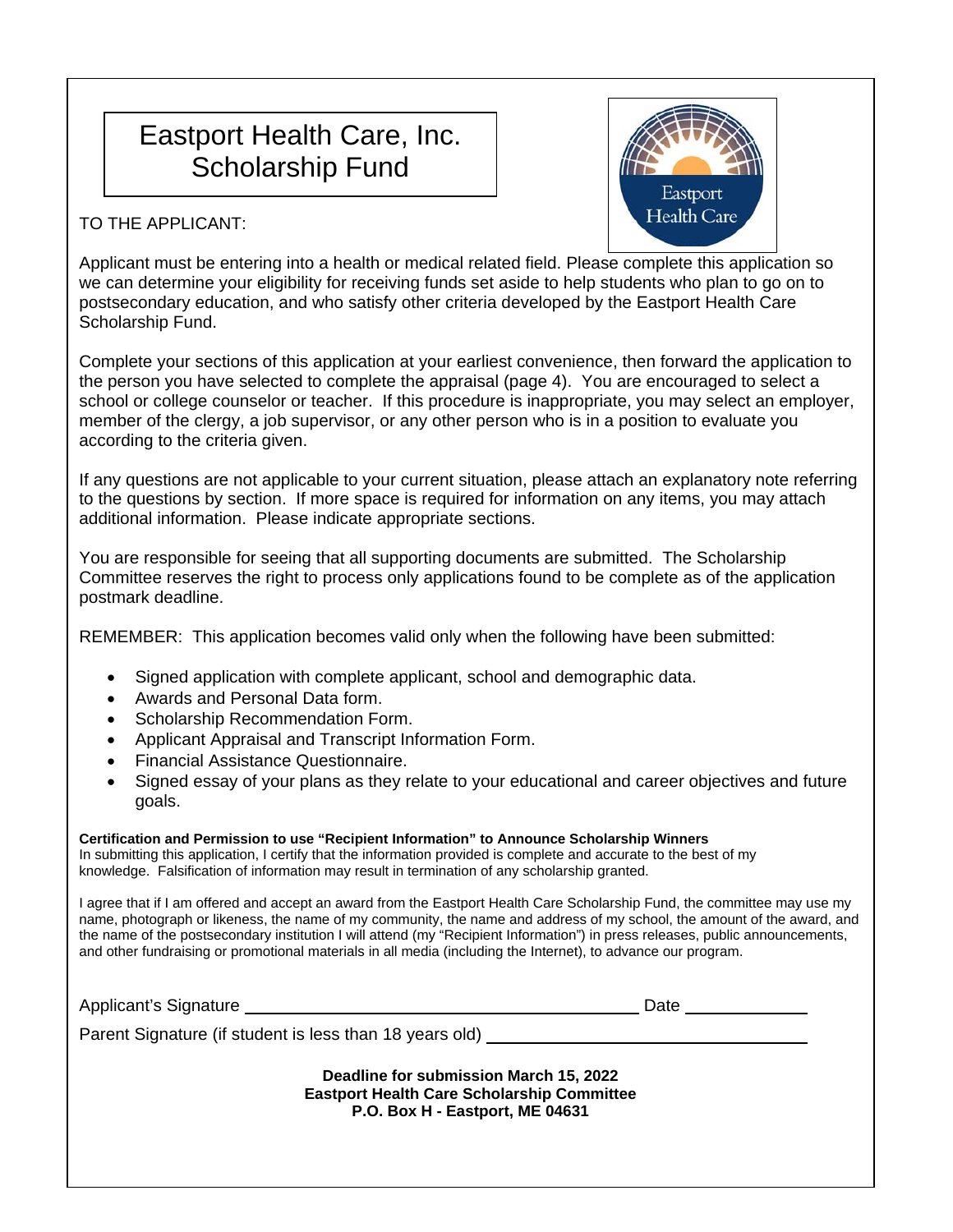|--|--|

### **AWARD AMOUNT**

## **PLEASE PRINT OR TYPE**

| <b>APPLICANT DATA</b>                                                        |                          |                  |                     |                                   |                                          |
|------------------------------------------------------------------------------|--------------------------|------------------|---------------------|-----------------------------------|------------------------------------------|
| Mr. $\Box$<br>(Last)<br>$Ms.$ Name                                           | (First)                  | (MI)             |                     | Social Security Number (Optional) |                                          |
|                                                                              |                          |                  |                     |                                   |                                          |
| <b>Permanent Address</b><br>(Street)                                         | (City)                   |                  |                     | (State)                           | (Zip)                                    |
|                                                                              |                          |                  |                     |                                   |                                          |
| Date of Birth (month, day, year)                                             | Telephone Number         |                  |                     |                                   |                                          |
|                                                                              |                          |                  |                     |                                   |                                          |
| Permanent mailing address of parent/<br>guardian if different from applicant |                          |                  |                     |                                   |                                          |
|                                                                              | (Street)                 | (City)           |                     | (State)                           | (Zip)                                    |
|                                                                              |                          |                  |                     |                                   |                                          |
|                                                                              | Telephone Number         |                  |                     |                                   |                                          |
|                                                                              |                          |                  |                     |                                   |                                          |
| <b>SCHOOL DATA</b>                                                           |                          |                  |                     |                                   |                                          |
|                                                                              |                          |                  |                     |                                   | Graduation Date: Month______Year _______ |
|                                                                              |                          |                  |                     |                                   |                                          |
| Address <sub>-</sub><br>(Street)                                             | (City)                   | (State)          | (Zip)               | <b>Telephone Number</b>           |                                          |
|                                                                              |                          |                  |                     |                                   |                                          |
| Name of postsecondary school for which applicant's scholarship is requested: |                          |                  |                     | 4-year College/University □       | Vo-Tech $\Box$                           |
|                                                                              |                          |                  |                     | Community College $\Box$          | Other $\square$                          |
|                                                                              |                          |                  |                     | Accredited? Yes $\Box$            | No <sub>1</sub>                          |
|                                                                              |                          |                  |                     |                                   |                                          |
|                                                                              | (City)                   |                  |                     | (State)                           | (Zip)                                    |
| Year in postsecondary program during coming school year:                     |                          | Undergraduate    | $\overline{2}$<br>1 | 4<br>5<br>3<br>or                 | Graduate<br>6                            |
| Student will: □ Live on campus                                               | $\Box$ Live off campus   | $\Box$ Commute   |                     |                                   |                                          |
| $\Box$ less than half-time<br>Enrolled:                                      | $\Box$ half-time or more | $\Box$ full-time |                     |                                   |                                          |
| Anticipated date of graduation from postsecondary program -                  |                          |                  |                     |                                   |                                          |
|                                                                              |                          | (month)          |                     | (year)                            |                                          |
| Major field of study applicant plans to pursue                               |                          |                  |                     |                                   |                                          |
|                                                                              |                          |                  |                     |                                   |                                          |

| <b>DEMOGRAPHIC DATA (optional)</b>  |  |                                                                                           |
|-------------------------------------|--|-------------------------------------------------------------------------------------------|
| <b>Please Check All that Apply:</b> |  |                                                                                           |
| African American/Black              |  | $\Box$ Asian/Pacific Islander $\Box$ Hispanic/Latino $\Box$ American Indian/Alaska Native |
| White/Caucasian                     |  |                                                                                           |
|                                     |  |                                                                                           |
|                                     |  |                                                                                           |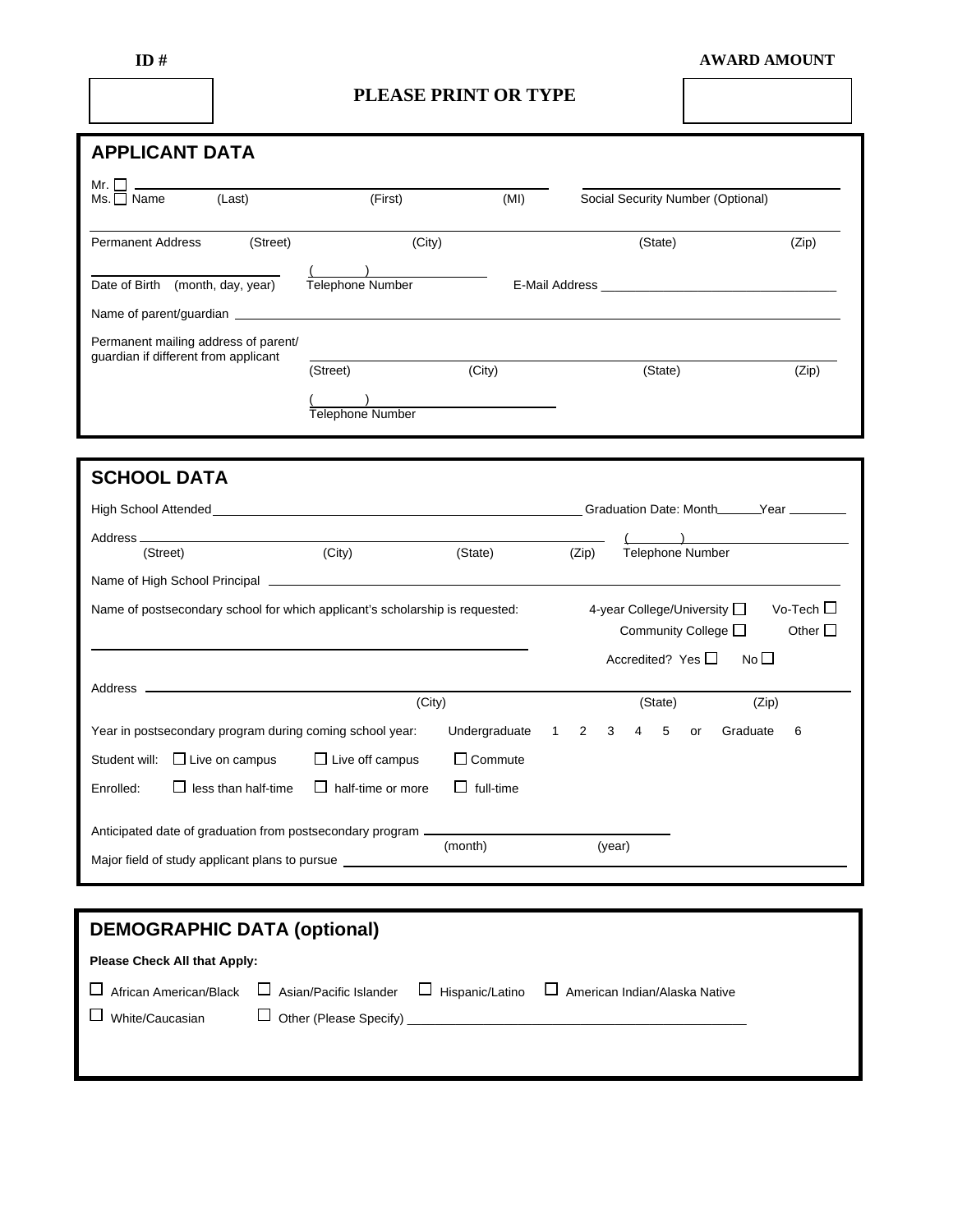## **OTHER AWARDS**

Please list below the names and amounts of any grants or scholarships that you have been awarded for the coming school year.

| Name of Award | Amount | Granted | Pending |
|---------------|--------|---------|---------|
|               |        |         |         |
|               |        |         |         |
|               |        |         |         |
|               |        |         |         |

## **PERSONAL DATA**

Describe your work experience during the **past 4 years**. Indicate dates of employment in each job and approximate number of hours worked each week.

| Position | Date From (mo/yr) | Date To (mo/yr) | Hours Per Week |
|----------|-------------------|-----------------|----------------|
|          |                   |                 |                |
|          |                   |                 |                |
|          |                   |                 |                |
|          |                   |                 |                |
|          |                   |                 |                |
|          |                   |                 |                |

List all school activities in which you have participated during the **past 4 years** (e.g., student government, music, sports, etc.) List all community activities in which you have participated without pay during the **past 4 years** (e.g., Red Cross, church work, volunteer work). Indicate all special awards and honors.

| Activity | No. of<br>Years<br>Partic. | Special Awards, Honors,<br>Offices Held | Activity | No. of<br>Years<br>Partic. | Special Awards, Honors,<br>Offices Held |
|----------|----------------------------|-----------------------------------------|----------|----------------------------|-----------------------------------------|
|          |                            |                                         |          |                            |                                         |
|          |                            |                                         |          |                            |                                         |
|          |                            |                                         |          |                            |                                         |
|          |                            |                                         |          |                            |                                         |
|          |                            |                                         |          |                            |                                         |
|          |                            |                                         |          |                            |                                         |
|          |                            |                                         |          |                            |                                         |

Make a statement of your plans as they relate to your educational and career objectives and future goals.

Please describe how and when any unusual family or personal circumstances have affected your achievement in school, work experience, or your participation in school and community activities.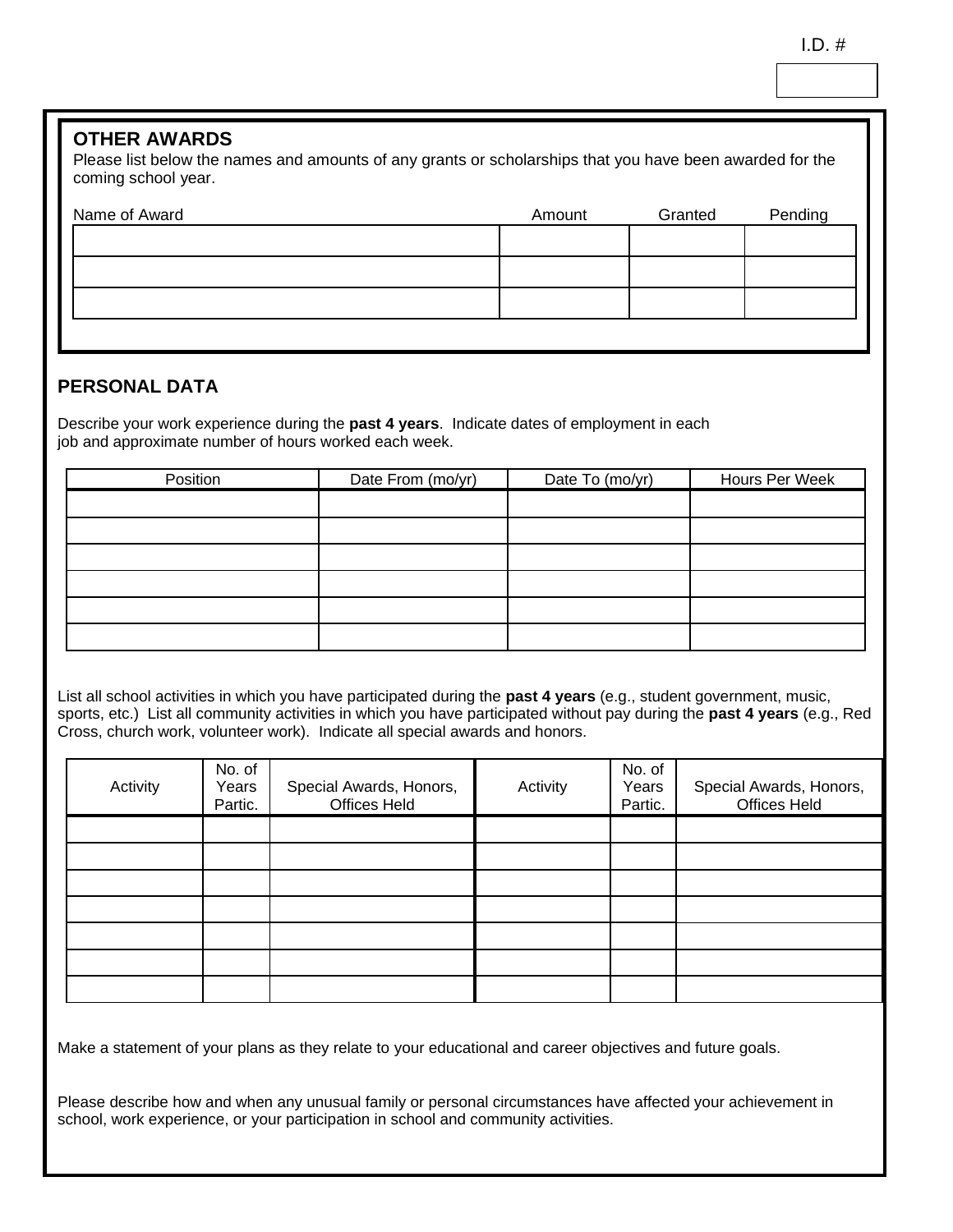## **APPLICANT APPRAISAL** *(REQUIRED)*

To be completed by a high school or college counselor or advisor, an instructor, or a supervisor.

You have been asked to provide information in support of this application for financial aid. Please give immediate and serious attention to the following statements. When complete, please return to applicant or photocopy this section and return to applicant in a sealed envelope.

| The applicant's choice of a postsecondary                                                                                                                                                                                                                                                  |                   | extremely         | П      |                     |                      | moderately              |   | inappropriate      |
|--------------------------------------------------------------------------------------------------------------------------------------------------------------------------------------------------------------------------------------------------------------------------------------------|-------------------|-------------------|--------|---------------------|----------------------|-------------------------|---|--------------------|
| education program is                                                                                                                                                                                                                                                                       | $\Box$            | appropriate       |        | very<br>appropriate | $\Box$               | appropriate             | П |                    |
| The applicant's achievements reflect<br>his/her ability                                                                                                                                                                                                                                    | $\Box$            | extremely<br>well |        | $\Box$ very well    | $\Box$               | moderately              |   | $\Box$ not well    |
| The applicant's ability to set realistic and<br>attainable goals is                                                                                                                                                                                                                        |                   | $\Box$ excellent  |        | $\Box$ good         | $\overline{\square}$ | well<br>fair            |   | $\Box$ poor        |
| The quality of the applicant's commitment<br>to school and community is                                                                                                                                                                                                                    |                   | $\Box$ excellent  |        | $\Box$ good         | □                    | fair                    |   | $\Box$ poor        |
| The applicant is able to seek, find, and use<br>learning resources                                                                                                                                                                                                                         | $\Box$            | extremely<br>well | $\Box$ | very well           | $\Box$               | moderately<br>well      |   | $\Box$ not well    |
| The applicant demonstrates curiosity and<br>initiative                                                                                                                                                                                                                                     | $\Box$            | extremely<br>well | $\Box$ | very well           | $\Box$               | moderately<br>well      |   | $\Box$ not well    |
| The applicant demonstrates good problem-<br>solving skills, follows through, and completes tasks                                                                                                                                                                                           | $\Box$            | extremely<br>well | $\Box$ | very well           | $\Box$               | moderately<br>well      |   | $\Box$ not well    |
| The applicant's respect for self and others is                                                                                                                                                                                                                                             | $\overline{\Box}$ | excellent         |        | $\Box$ good         | $\Box$               | fair                    |   | $\Box$ poor        |
| Appraiser's Signature<br>Date                                                                                                                                                                                                                                                              | Title             |                   |        |                     |                      | Telephone Number        |   |                    |
|                                                                                                                                                                                                                                                                                            |                   |                   |        |                     |                      |                         |   |                    |
| Appraiser's Business Address (Street)<br><b>TRANSCRIPT INFORMATION</b><br>1. High school seniors and students who have completed less than one full semester of postsecondary<br>education must include a high school transcript of grades and have the following section completed by the |                   | (City)            |        |                     |                      | (State)                 |   | (Zip)              |
| appropriate school official.<br>2. Students currently enrolled in college or vocational-technical school must include recent college or vo-<br>tech transcript of grades. (Completion of the following section is not necessary.)                                                          |                   |                   |        |                     |                      |                         |   |                    |
|                                                                                                                                                                                                                                                                                            |                   |                   |        |                     |                      |                         |   | $\angle 4.0$ scale |
|                                                                                                                                                                                                                                                                                            |                   |                   |        |                     |                      |                         |   |                    |
|                                                                                                                                                                                                                                                                                            |                   |                   |        |                     |                      |                         |   |                    |
| PSAT Verbal_________ Math________ SAT Verbal _______ Math_______<br>ACT Standard English_______ Math____<br>School Official's Signature                                                                                                                                                    |                   | Date              |        | <b>Title</b>        |                      | <b>Telephone Number</b> |   |                    |
| <b>School Address</b><br>(Street)                                                                                                                                                                                                                                                          |                   | (City)            |        |                     |                      | (State)                 |   | (Zip)              |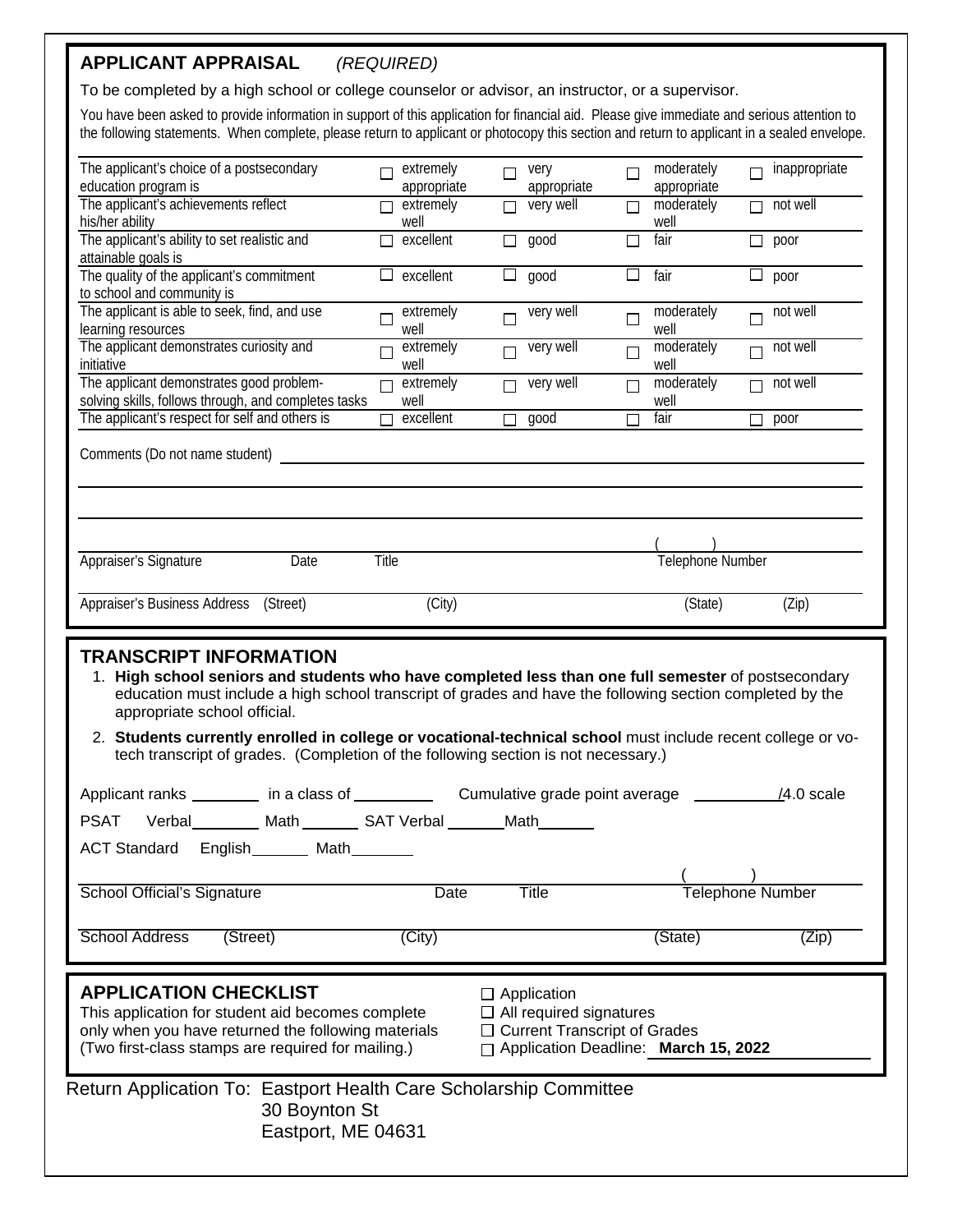# Eastport Health Care, Inc. Scholarship Fund Continuation Request Form



TO THE APPLICANT:

Applicant must be in a health or medical related field. Please complete this application so we can determine your eligibility for receiving continuing funds set aside to help students who plan to continue with postsecondary education, and who satisfy other criteria developed by the Eastport Health Care Scholarship Fund.

Complete your sections of this application at your earliest convenience, then forward the application to Eastport Health Care Scholarship Fund Committee.

If any questions are not applicable to your current situation, please attach an explanatory note referring to the questions by section. If more space is required for information on any items, you may attach additional information. Please indicate appropriate sections.

You are responsible for seeing that all supporting documents are submitted. The Scholarship Committee reserves the right to process only applications found to be complete as of the application postmark deadline.

REMEMBER: This application becomes valid only when the following have been submitted:

- Signed application with complete applicant, school and demographic data.
- Transcript Information Form.
- Signed essay of your plans as they relate to your educational and career objectives and future goals.

**Certification and Permission to use "Recipient Information" to Announce Scholarship Winners**  In submitting this application, I certify that the information provided is complete and accurate to the best of my knowledge. Falsification of information may result in termination of any scholarship granted.

I agree that if I am offered and accept an award from the Eastport Health Care Scholarship Fund, the committee may use my name, photograph or likeness, the name of my community, the name and address of my school, the amount of the award, and the name of the postsecondary institution I will attend (my "Recipient Information") in press releases, public announcements, and other fundraising or promotional materials in all media (including the Internet), to advance our program.

Applicant's Signature **Date** Applicant's Signature **Date** 

Parent Signature (if student is less than 18 years old)

**Deadline for submission May 30, 2022**  Eastport Health Care Scholarship Committee 30 Boynton St - Eastport, ME 04631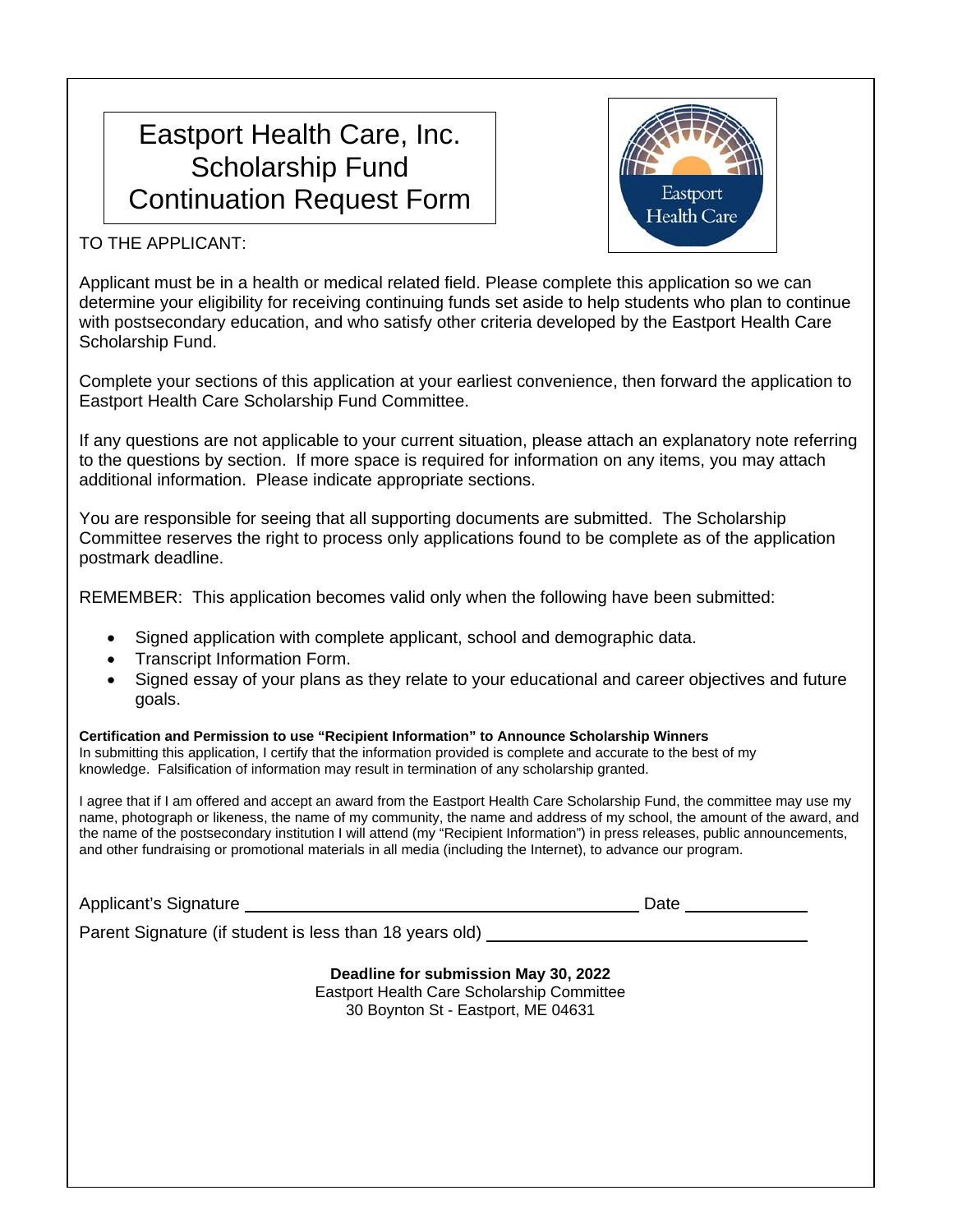|--|--|

### **AWARD AMOUNT**

## **PLEASE PRINT OR TYPE**

| <b>APPLICANT DATA</b>                                                                                                                                                                                                         |                              |                |              |        |   |                                                            |                                   |                                           |
|-------------------------------------------------------------------------------------------------------------------------------------------------------------------------------------------------------------------------------|------------------------------|----------------|--------------|--------|---|------------------------------------------------------------|-----------------------------------|-------------------------------------------|
| Mr. $\Box$                                                                                                                                                                                                                    |                              |                |              |        |   |                                                            |                                   |                                           |
| (Last)<br>$Ms. \Box$ Name                                                                                                                                                                                                     | (First)                      | (MI)           |              |        |   |                                                            | Social Security Number (Optional) |                                           |
| (Street)<br><b>Permanent Address</b>                                                                                                                                                                                          | (City)                       |                |              |        |   | (State)                                                    |                                   | (Zip)                                     |
| Date of Birth (month, day, year)                                                                                                                                                                                              | Telephone Number             |                |              |        |   |                                                            |                                   |                                           |
| Name of parent/guardian experience of the state of parent and the state of the state of the state of the state of the state of the state of the state of the state of the state of the state of the state of the state of the |                              |                |              |        |   |                                                            |                                   |                                           |
| Permanent mailing address of parent/<br>guardian if different from applicant                                                                                                                                                  |                              |                |              |        |   |                                                            |                                   |                                           |
|                                                                                                                                                                                                                               | (Street)                     | (City)         |              |        |   | (State)                                                    |                                   | (Zip)                                     |
|                                                                                                                                                                                                                               | Telephone Number             |                |              |        |   |                                                            |                                   |                                           |
|                                                                                                                                                                                                                               |                              |                |              |        |   |                                                            |                                   |                                           |
|                                                                                                                                                                                                                               |                              |                |              |        |   |                                                            |                                   |                                           |
| <b>SCHOOL DATA</b>                                                                                                                                                                                                            |                              |                |              |        |   |                                                            |                                   |                                           |
| College/University Attended Manual According to the College/University Attended                                                                                                                                               |                              |                |              |        |   |                                                            |                                   | Graduation Date: Month ______ Year_______ |
| Address ___________                                                                                                                                                                                                           |                              |                |              |        |   | Telephone Number                                           |                                   |                                           |
| (Street)                                                                                                                                                                                                                      | (City)                       | (State)        |              | (Zip)  |   |                                                            |                                   |                                           |
| Name of postsecondary school for which applicant's scholarship is requested:                                                                                                                                                  |                              |                |              |        |   | 4-year College/University □<br>Community College $\square$ |                                   | Vo-Tech $\Box$<br>Other $\square$         |
|                                                                                                                                                                                                                               |                              |                |              |        |   | Accredited? Yes $\Box$                                     | No <sub>1</sub>                   |                                           |
| the control of the control of the control of the control of the control of<br>Address -                                                                                                                                       |                              |                |              |        |   |                                                            |                                   |                                           |
|                                                                                                                                                                                                                               | (City)                       |                |              |        |   | (State)                                                    |                                   | (Zip)                                     |
| Year in postsecondary program during coming school year:                                                                                                                                                                      |                              | Undergraduate  | $\mathbf{1}$ | 2<br>3 | 4 | 5<br>or                                                    | Graduate                          | 6                                         |
| Student will: $\Box$ Live on campus                                                                                                                                                                                           | $\Box$ Live off campus       | $\Box$ Commute |              |        |   |                                                            |                                   |                                           |
| $\Box$ Less than half-time<br>Enrolled:                                                                                                                                                                                       | Half-time or more<br>$\perp$ | Full-time      |              |        |   |                                                            |                                   |                                           |
| Anticipated date of graduation from postsecondary program -                                                                                                                                                                   |                              |                |              |        |   |                                                            |                                   |                                           |
| Major field of study applicant plans to pursue _                                                                                                                                                                              |                              | (month)        |              | (year) |   |                                                            |                                   |                                           |
|                                                                                                                                                                                                                               |                              |                |              |        |   |                                                            |                                   |                                           |
|                                                                                                                                                                                                                               |                              |                |              |        |   |                                                            |                                   |                                           |
| <b>DEMOGRAPHIC DATA (optional)</b>                                                                                                                                                                                            |                              |                |              |        |   |                                                            |                                   |                                           |

| <b>Please Check All that Apply:</b> |  |                                                                                                                         |
|-------------------------------------|--|-------------------------------------------------------------------------------------------------------------------------|
|                                     |  | $\Box$ African American/Black $\Box$ Asian/Pacific Islander $\Box$ Hispanic/Latino $\Box$ American Indian/Alaska Native |
| $\Box$ White/Caucasian              |  |                                                                                                                         |
|                                     |  |                                                                                                                         |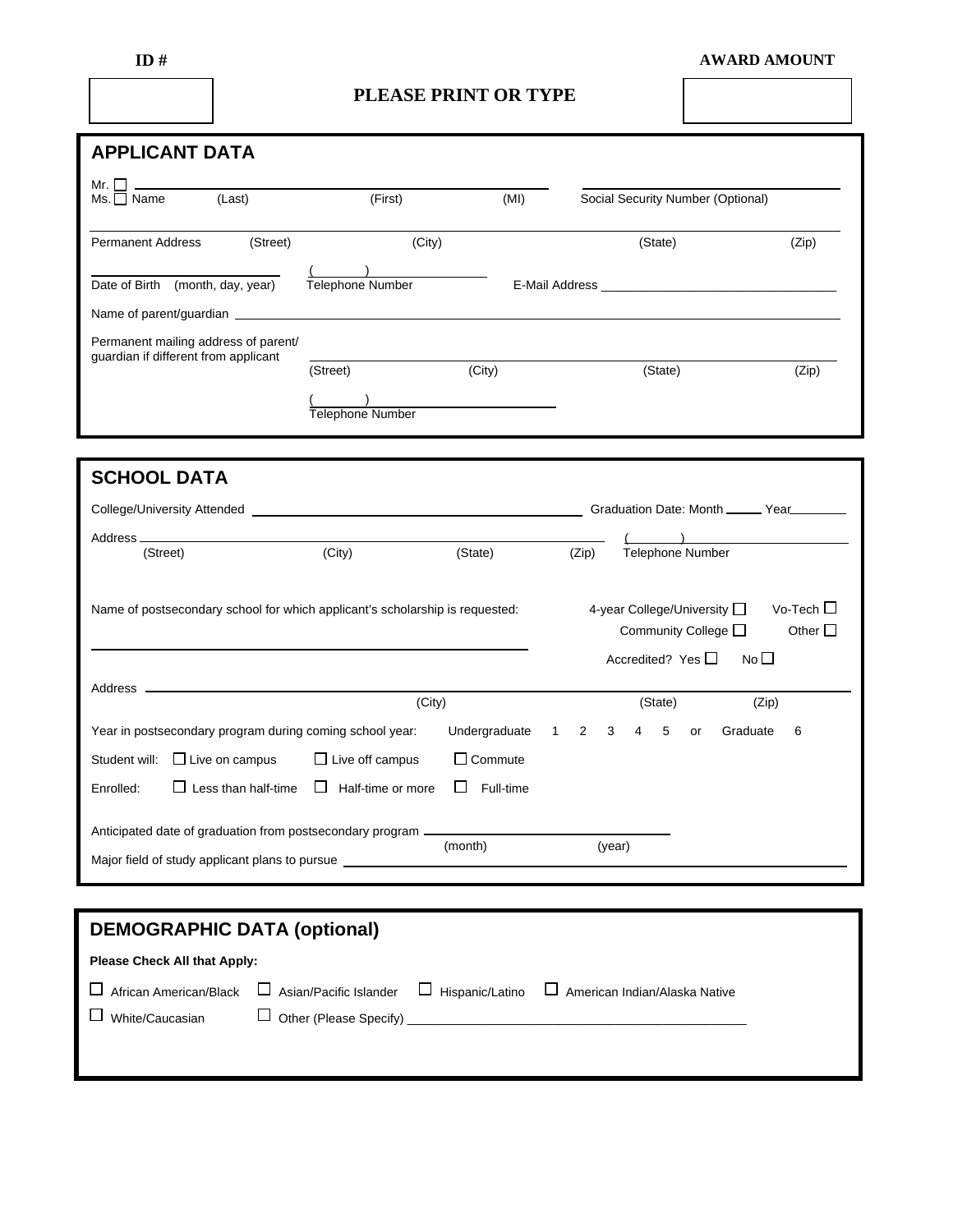## **TRANSCRIPT INFORMATION**

 **Students currently enrolled in college or vocational-technical school** must include recent college or vo-tech transcript of grades with this Continuation Request Form.

**APPLICATION CHECKLIST**  $\Box$  Application<br>
This application for student aid becomes complete  $\Box$  All required signatures This application for student aid becomes complete only when you have returned the following materials  $\square$  Current Transcript of Grades (Two first-class stamps are required for mailing.) Application Deadline: **May 30, 2022**

- 
- 
- 

 Return Application To: Eastport Health Care Scholarship Committee 30 Boynton St Eastport, ME 04631 Email: ecurtis@eastporthealth.org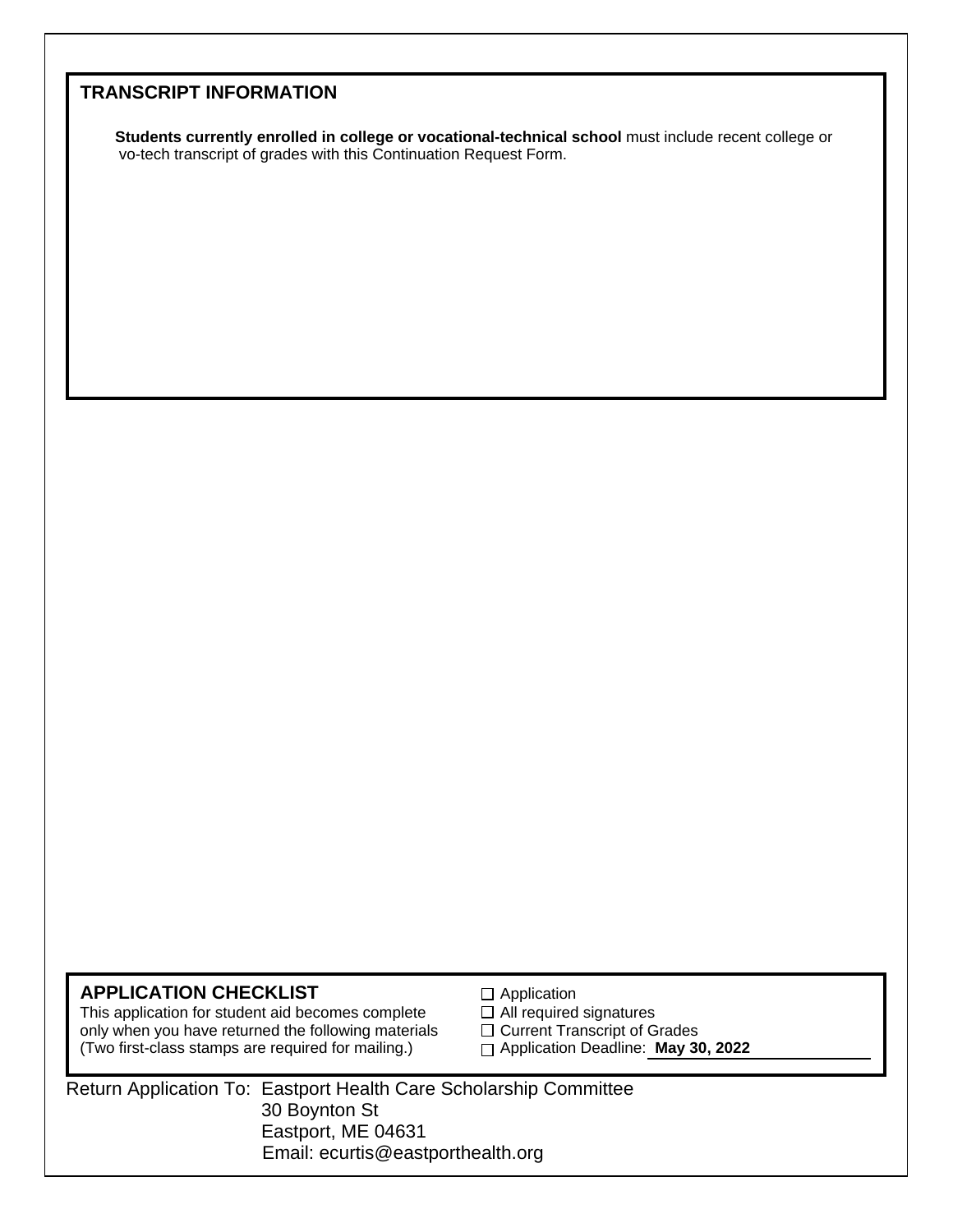$\overline{a}$ 



\*See reverse side for instructions to assist in completing this form **Note: This questionnaire should be completed by the parent of the applicant A. STUDENT OMr.** DMs. Last Name: <u>Name: Name: First Name: Name: Name: Name: Name: Name: Name: Name: Name: Name: Name: Name</u> Permanent Mailing Address: City: City: 2ip Code: 2ip Code: 2ip Code: 2ip Code: 2ip Code: 2ip Code: 2ip Code: 2ip Code: 2ip Code: 2ip Code: 2ip Code: 2ip Code: 2ip Code: 2ip Code: 2ip Code: 2ip Code: 2ip Code: 2ip Code: 2ip Code: 2ip Code: 2ip Code: Daytime Phone: ( ) The Research Semail Address: **B. PARENTS' INCOME, EXPENSE, AND ASSET DATA (FOR THE YEAR JANUARY 1, 2021 TO DECEMBER 31, 2021)** The applicant's parent(s) must complete the following section. **NOTE**: If legally classified as an independent student, use this section to supply your (and your spouse's, if any) financial information. Indicate whether the information is from:  $\Box$  Estimates based on current income information to be filed by April 15, 2022. A completed tax return - IRS FORM 1040 filing date of April 15, 2022. 1. State of Residence ………………………………………………………………………………………. 2. Adjusted gross income (FORM 1040) ......................................................................................... \$ 3. Total federal tax paid (FORM 1040) ............................................................................................ \$ 4. Total income of father or self if independent student .................................................................. \$ Total income of mother ............................................................................................................... \$ 5. Yearly untaxed income and benefits: Please indicate source -  $\square$  Social Security  $\square$  AFDC Child Support Other ................... \$ 6. Medical/Dental expenses not paid by insurance (exclude premiums) ......................................... \$ 7. Total cash, checking, savings, cash value of stocks, etc. (exclude retirement plan funds, IRA, 401(k)) ........................................................................ \$ 8. Total number of family members living in the household and primarily supported by the reported income ......................................................................................... # 9. Marital status of parent/legal guardian or independent student's current marital status is (check one):  $\Box$  Single  $\Box$  Married  $\Box$  Separated  $\Box$  Divorced  $\Box$  Widowed 10. Total number of family members attending a postsecondary school at least half-time during the 2022-2023 school year, including applicant ........................................ # **C. CERTIFICATION AND SIGNATURES** *\_\_\_\_\_\_\_\_\_\_\_\_\_\_\_\_\_\_\_\_\_\_\_\_\_\_\_\_\_\_\_\_\_\_\_\_\_\_\_\_\_\_\_\_\_\_\_\_\_\_\_\_\_\_\_\_* 

| <b>CERTIFICATION:</b> All of the information on this form is true and<br>complete to the best of my (our) knowledge. If asked by an<br>authorized official of EHC, I (we) agree to give proof of the<br>information that I (we) have given on this form. I (we) realize<br>that this proof may include a copy of my (our) 2020 U.S. and/or<br>state income tax return. I (we) also realize that if I (we) do not<br>give proof when asked; the student may not receive aid. | Applicant's Signature<br>Parent's Signature<br>(Not required for independent student) | ∩ Father   | Mother |
|-----------------------------------------------------------------------------------------------------------------------------------------------------------------------------------------------------------------------------------------------------------------------------------------------------------------------------------------------------------------------------------------------------------------------------------------------------------------------------|---------------------------------------------------------------------------------------|------------|--------|
|                                                                                                                                                                                                                                                                                                                                                                                                                                                                             | Do you have legal custody of the student?                                             | $\Box$ Yes | l INo  |
|                                                                                                                                                                                                                                                                                                                                                                                                                                                                             | Is the student your dependent?                                                        | l Yes      | l No   |